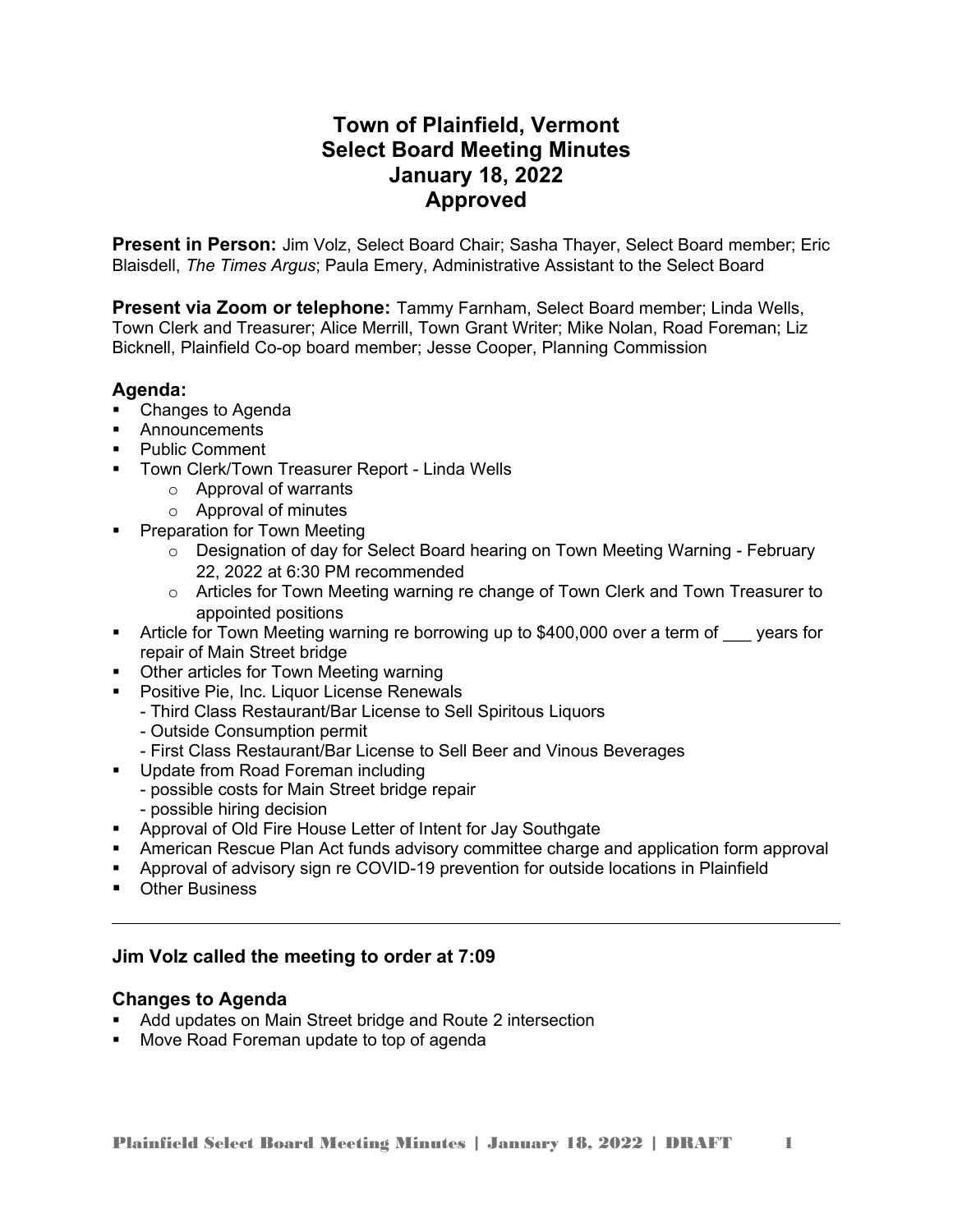## **Announcements**

Thayer announced that there is currently a bill in the state legislature that will allow for public meetings to be held remotely.

#### **Public Comment**

There was no public comment.

#### **Update from Road Foreman, Mike Nolan**

Mike Nolan was present via speaker phone. Volz stated that the person to whom the Road Crew job was offered turned it down and suggested that the Select Board go into executive session to discuss the matter at the at the end of the meeting.

Nolan reported that one of the trucks is undergoing repairs, which is slowing down snow removal. He noted that he called a towing company to remove cars left on the street during the snow storm on Monday but that they weren't able to come. The Select Board expressed gratitude to Nolan and the Road Crew for their hard work under the current conditions.

Farnham reported on her meeting with VHB Engineering about options for repairs to the Main Street bridge. There was discussion about whether Nolan should seek estimates for the repairs or the town should continue to work with the Daniels Company. Farnham recommended continuing to work with Daniels Co., citing the challenges of getting estimates at this time of year. She also reported on her meeting with the new VTrans project manager for the Route 2 Intersection, stating that VTrans is aware of the issues with the bridge and that they have offered to help the town to locate funding for the repairs.

Thayer spoke in favor of getting estimates for the bridge repairs.

Alice Merrill spoke in support of the idea of having the Select Board meet with VHB Engineering to review the project and suggested that the Select Board rely on the relationship the town has developed with VHB.

There was discussion about the cost of meeting with VHB. **Farnham will ask VHB Engineering to meet with the Select Board.** 

#### **Town Clerk/Town Treasurer Report - Linda Wells**

- Approval of Warrants Farnham moved to approve payroll warrants from January 7 and 14, and an accounts payable warrant for January 6. The motion carried unanimously.
- Approval of Minutes Thayer moved to approve the January 4 Select Board minutes as amended, and the November 19 Special Meeting minutes. The motion carried unanimously. There was discussion about the level of detail in the meeting minutes.

## **Preparation for Town Meeting**

Wells requested information about the items to be included in the Warning for the Town Meeting. **Thayer moved that the Select Board hold a hearing on the Town Meeting Warning on February 22, 2022 at 6:30 PM**. There was discussion about whether the meeting will be held at the Town Hall and Opera House or whether it will be held via Zoom. This will be determined prior to the meeting. **The motion carried unanimously.**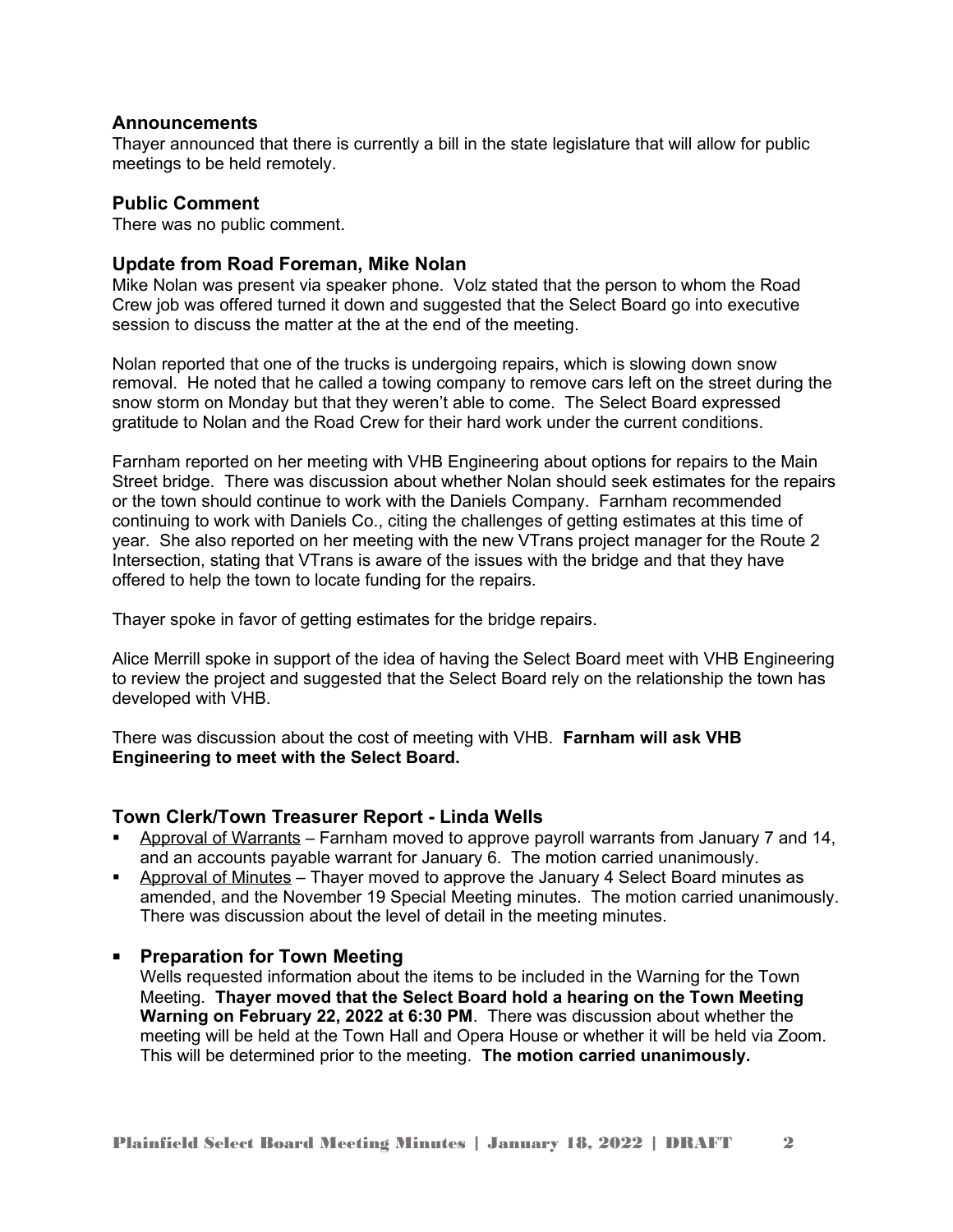Wells gave an overview of the content of the Warning, requesting that the Select Board provide her with any items not included in the standard Warning prior to January 30.

Thayer raised the possibility of adding an item about whether the town will change the Town Clerk and Town Treasurer positions from elected to appointed. She has requested information on this matter from the Vermont League of Cities and Towns but has not received a response as of this meeting.

Thayer also asked about whether the town needs to add an item about borrowing funds for repairs to the Main Street bridge. Wells recommended, per a conversation with VTrans, that she be authorized to apply for a \$200,000 grant and requested authorization from the Select Board to do so, noting that if the town is awarded the grant the loan for the Main Street bridge repairs will be \$220,000.00.

There was discussion about whether the Select Board should warn the item as a request to borrow up to \$400,000.00 for the total cost of the repairs, or \$220,000.00 for the cost of repairs, assuming approval of the VTrans grant. There was discussion about the condition of the bridge and whether the need for repairs is urgent in relation to funding and costs.

Farnham noted that, while there is no engineering report on the Main Street bridge, the Daniels Company, VHB Engineering, Dufresne Group, and a structural engineer have all seen the underside of the bridge and are working together. She noted that the bridge repairs are a concern, but has not heard from any of the engineers that they are urgent.

Wells clarified that the grant funds need to be used withing three years and that the town will have ten years to repay a loan.

**Wells was asked to write the item for the Town Meeting Warning seeking authorization from the town to borrow \$220,000.00, assuming receipt of a VTrans grant of \$200,000.00 for repairs to the Main Street Bridge, payable over ten years.** 

**The Select Board opted to meet on January 25 to review the Town Meeting Warning.** 

Alice Merrill noted that interpretation of the State of Vermont's bridge engineering reports requires both due diligence on the town's part and accurate reporting by VTrans. She recommended that the Select Board meet with VHB Engineering, as the condition of the bridge is a safety concern.

**Farnham will ask VHB Engineering to attend the January 25 meeting via Zoom. The time of the meeting will depend upon the availability of VHB Engineering. Farnham will notify the Select Board of the meeting time.** 

#### **Positive Pie, Inc. Liquor License Renewals**

Thayer presented a request for renewal of three routine, annual liquor licenses from Positive Pie (Plainfield). **Thayer moved to approve Positive Pie's Third Class Restaurant/Bar License to Sell Spiritous Liquors; Outside Consumption permit; and First Class Restaurant/Bar License to Sell Beer and Vinous Beverages. The motion carried unanimously.**